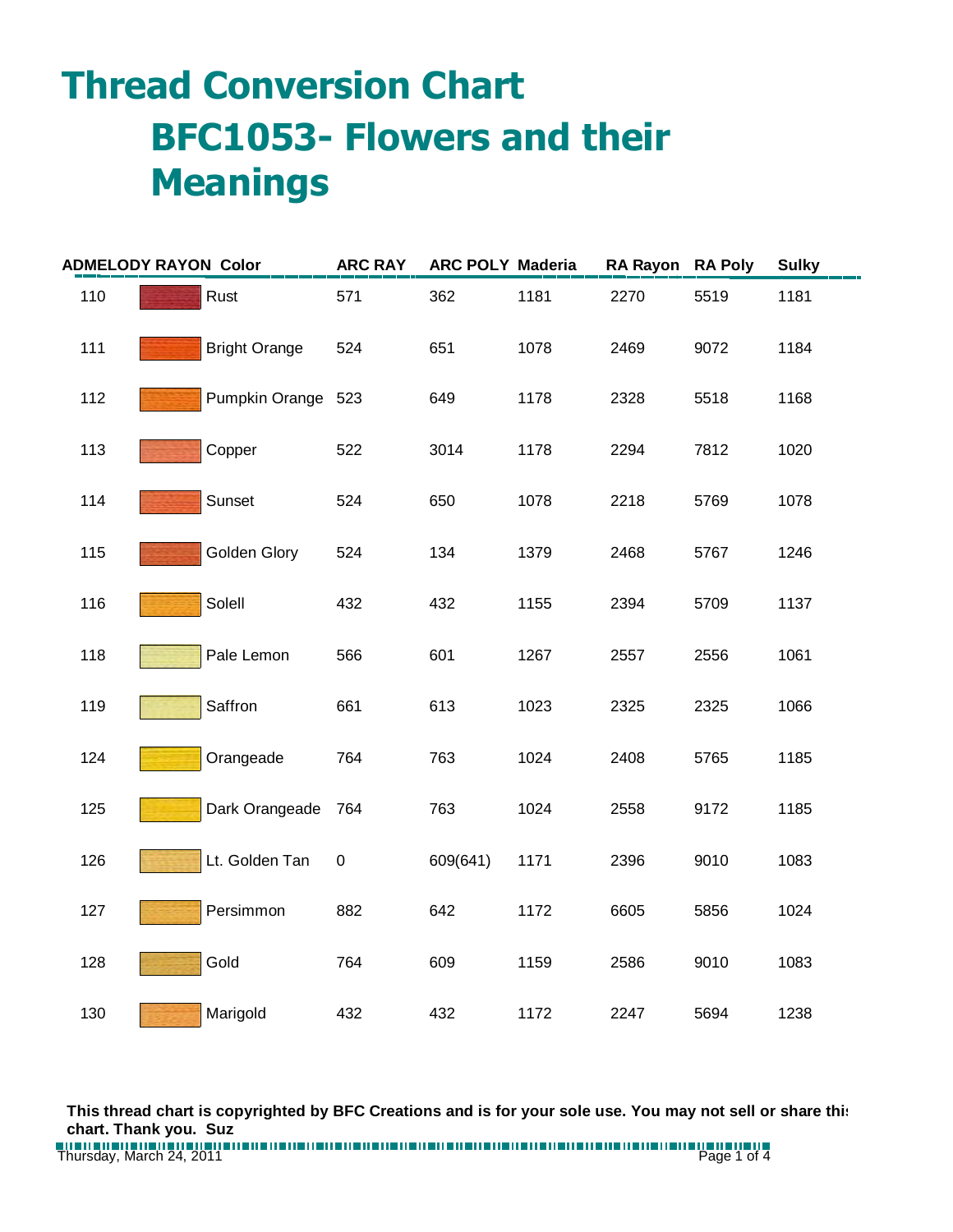|     | <b>ADMELODY RAYON Color</b> | <b>ARC RAY</b> | <b>ARC POLY Maderia</b> |          | <b>RA Rayon</b> | <b>RA Poly</b> | <b>Sulky</b> |
|-----|-----------------------------|----------------|-------------------------|----------|-----------------|----------------|--------------|
| 137 | <b>Yellow Finch</b>         | 219            | 633                     | 1223     | 2235            | 5325           | 1067         |
| 140 | Daffodil                    | 625            | 286                     | 1064     | 2462            | 5762           | 1187         |
| 142 | <b>Sugar Pink</b>           | 575            | 306                     | 1321     | 2502            | 9036           | 1108         |
| 145 | Lt. Red Violet              | 639            | 345                     | 1080     | 2285            | 9009           | 1080         |
| 146 | Rosie Pink                  | 644            | 324                     | 1319     | 2588            | 9004           | 1080         |
| 147 | Clematis                    | $\pmb{0}$      | 325                     | 1310     | 2500            | 5800           | 1191         |
| 149 | Wild Rose                   | 261            | 324                     | 1310     | 2261            | 5800           | 1191         |
| 154 | Claret                      | 279            | 2250                    | 1389     | 2252            | 5552           | 1169         |
| 158 | <b>Rich Burgundy</b>        | 216            | 2250                    | 1389     | 2496            | 5796           | 1035         |
| 161 | Eggshell White              | 100            | 1140                    | 1071     | 2574            | 5643           | 1086         |
| 166 | Pink Cloud                  | 611            | 305                     | 1014     | 2255            | 9074           | 1115         |
| 168 | <b>Blush</b>                | 708            | 862                     | 1148     | 2375            | 5599           | 1119         |
| 169 | Pale Mauve                  | 325            | 864                     | 1141     | 2314            | 5794           | 1119         |
| 170 | Pale Wine                   | 325            | 864                     | 1141     | 2314            | 5794           | 1119         |
| 175 | Rose Pink                   | 274            | 309                     | 1309     | 2415            | 9007           | 1109         |
| 181 | Fiesta Pink                 | 0              | 313                     | 1109,111 | 2491            | 7712           | 1109         |
| 182 | Scarlet                     | 236            | 315                     | 1110     | 2262            | 7709           | 1188         |
| 183 | Ruby                        | 925            | 3016                    | 1037     | 2281            | 5563           | 1147         |
| 184 | <b>True Red</b>             | 925            | 3016                    | 1037     | 2281            | 5563           | 1147         |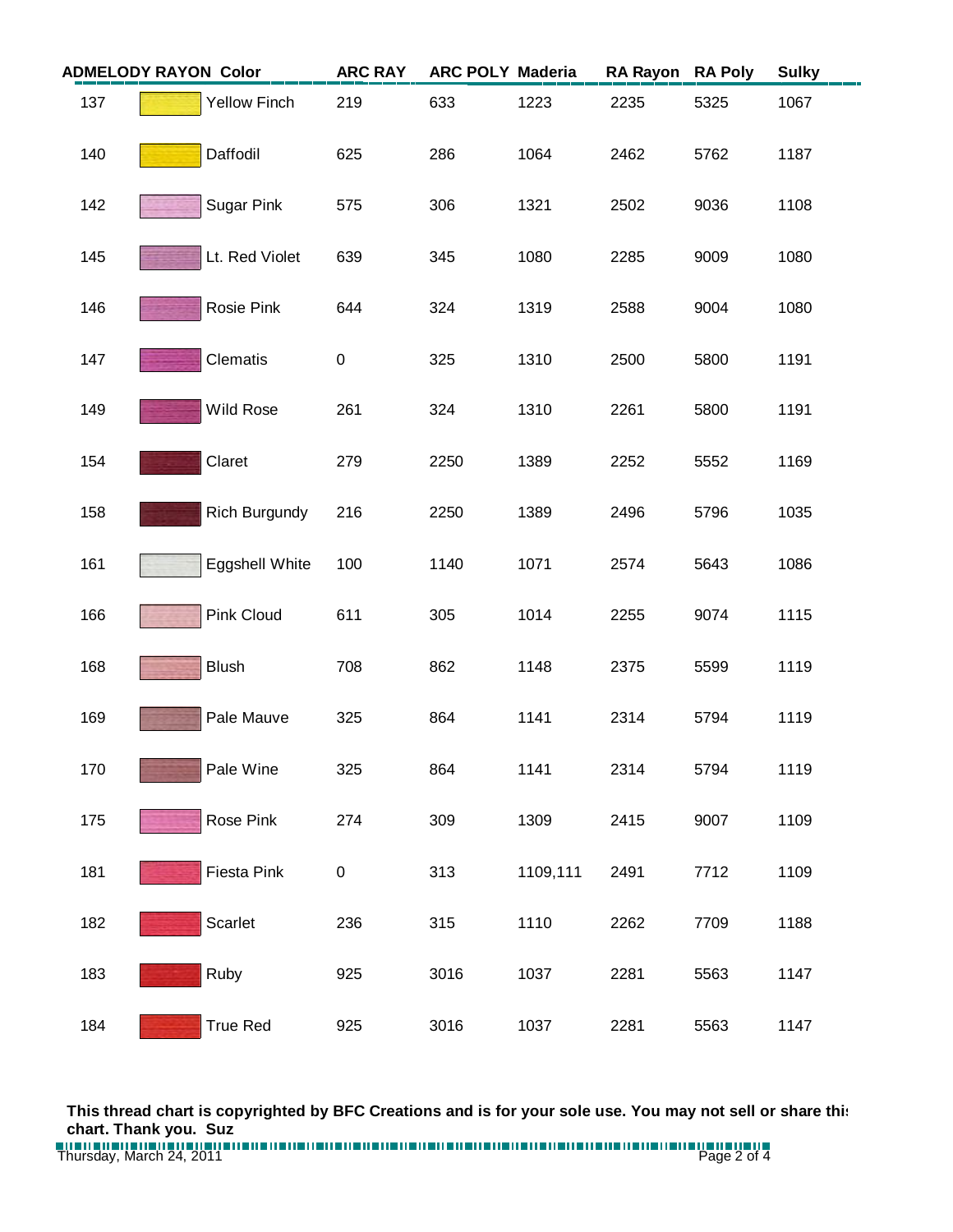| <b>ADMELODY RAYON Color</b> |  |                       | <b>ARC RAY</b> | <b>ARC POLY Maderia</b> |      | <b>RA Rayon</b> | <b>RA Poly</b> | <b>Sulky</b> |
|-----------------------------|--|-----------------------|----------------|-------------------------|------|-----------------|----------------|--------------|
| 186                         |  | Firecracker           | 590            | 3016                    | 1146 | 2329            | 9023           | 1037         |
| 187                         |  | Cherry Red            | 236            | 3015                    | 1147 | 2506            | 7706           | 1039         |
| 201                         |  | Passion Pink          | 274            | 309                     | 1309 | 2415            | 9007           | 1256         |
| 205                         |  | Pink Rapture          | 259            | 315                     | 1110 | 2412            | 5806           | 1109         |
| 213                         |  | Pink Blush            | $\pmb{0}$      | 321                     | 1321 | 2375            | 5537           | 1256         |
| 215                         |  | <b>Light Cerise</b>   | 713            | 309                     | 1309 | 2415            | 4168           | 1109         |
| 217                         |  | <b>Pink Aster</b>     | 0              | 313                     | 1109 | 2491            | 9012           | 1511         |
| 226                         |  | White                 | 015            | 010                     | 1005 | 2297            | 5597           | 1001         |
| 227                         |  | <b>Black</b>          | 020            | 020                     | 1000 | 2296            | 5596           | 1005         |
| 261                         |  | Lt. Celery            | 537            | 984                     | 1100 | 2319            | 9153           | 1100         |
| 303                         |  | Pistachio             | 793            | 950                     | 1140 | 2457            | 9150           | 1177         |
| 321                         |  | Goldenrod             | 625            | 982                     | 1102 | 2547            | 9035           | 1067         |
| 323                         |  | Wheat Brown           | 401            | 619                     | 1192 | 2400            | 5501           | 1126         |
| 324                         |  | Khaki                 | 0              | 842                     | 1196 | 2333            | 5501           | 1227         |
| 326                         |  | Natural Brown         | 144            | 878                     | 1144 | 2251            | 5777           | 1170         |
| 328                         |  | Traditional Brown 613 |                | 891                     | 1130 | 2566            | 5551           | 1059         |
| 333                         |  | TerraCotta            | $\pmb{0}$      | 253                     | 1257 | 2481            | 5589           | 1216         |
| 355                         |  | Fudge Brownie         | 0              | 513                     | 1374 | 2339            | 5639           | 1247         |
| 402                         |  | Heirloom Beige        | 626            | 1147                    | 1128 | 2476            | 9126           | 1149         |